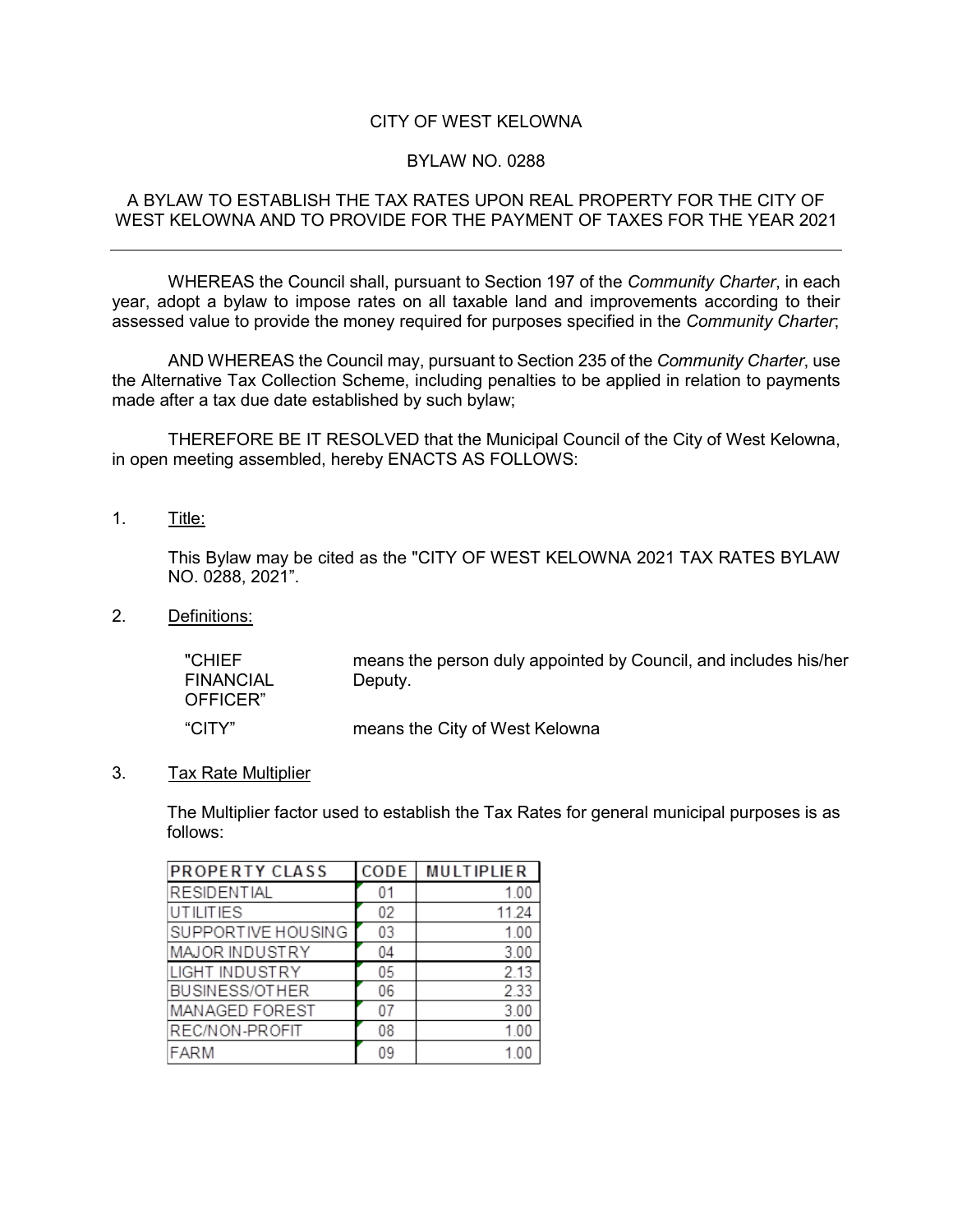# 4. Tax Rates for General Municipal Purposes

Tax rates for all lawful general purposes, as shown in column 'A' of Schedule 'A' attached hereto and forming a part of this Bylaw, are hereby imposed and levied on taxable land and improvements according to their assessed value as shown upon the Real Property Tax Roll for general municipal purposes for the City of West Kelowna for 2021.

# 5. Tax Rates for Regional District of Central Okanagan

Tax rates for the payment of the Regional District of Central Okanagan requisition, excluding tax rates for the SIR requisition under Section 6 as shown in column 'B' of Schedule 'A' attached hereto and forming part of this Bylaw, are hereby imposed and levied on taxable land and improvements according to their assessed value on the basis provided under Section 384 of the *Local Government Act* and as shown upon the Real Property Tax Roll for the City of West Kelowna for 2021.

### 6. Tax Rates for Regional District of Central Okanagan SIR Program

Tax rates for the payment of the Regional District of Central Okanagan requisition for the SIR Program, as shown in column 'C' of Schedule 'A' attached hereto and forming part of this Bylaw, are hereby imposed and levied on taxable land according to their assessed value on the basis provided under Section 384 of the *Local Government Act* and as shown upon the Real Property Tax Roll for the City of West Kelowna for 2021.

### 7. Central Okanagan Regional Hospital District

Tax rates for the payment of the Central Okanagan Regional Hospital District requisition, as shown in column 'D' of Schedule 'A' Page 1 attached hereto and forming part of this Bylaw, are hereby imposed and levied on taxable land and improvements according to their assessed value on the basis provided by Section 26 of the *Hospital District Act* and according to their assessed value as shown upon the Real Property Tax Roll for the City of West Kelowna for 2021.

#### 8. Tax Rates for General Municipal Purposes – Library

Tax rates for all lawful general purposes, as shown in column 'E' of Schedule 'A' attached hereto and forming a part of this Bylaw, are hereby imposed and levied on taxable land and improvements according to their assessed value as shown upon the Real Property Tax Roll for general municipal purposes – Library for the City of West Kelowna for 2021.

#### 9. Tax Rates for General Municipal Purposes – Sanitary Storm Sewer

Tax rates for all lawful general purposes, as shown in column 'F' of Schedule 'A' attached hereto and forming a part of this Bylaw, are hereby imposed and levied on taxable land and improvements according to their assessed value as shown upon the Real Property Tax Roll for general municipal purposes – Sanitary Storm Sewer for the City of West Kelowna for 2021.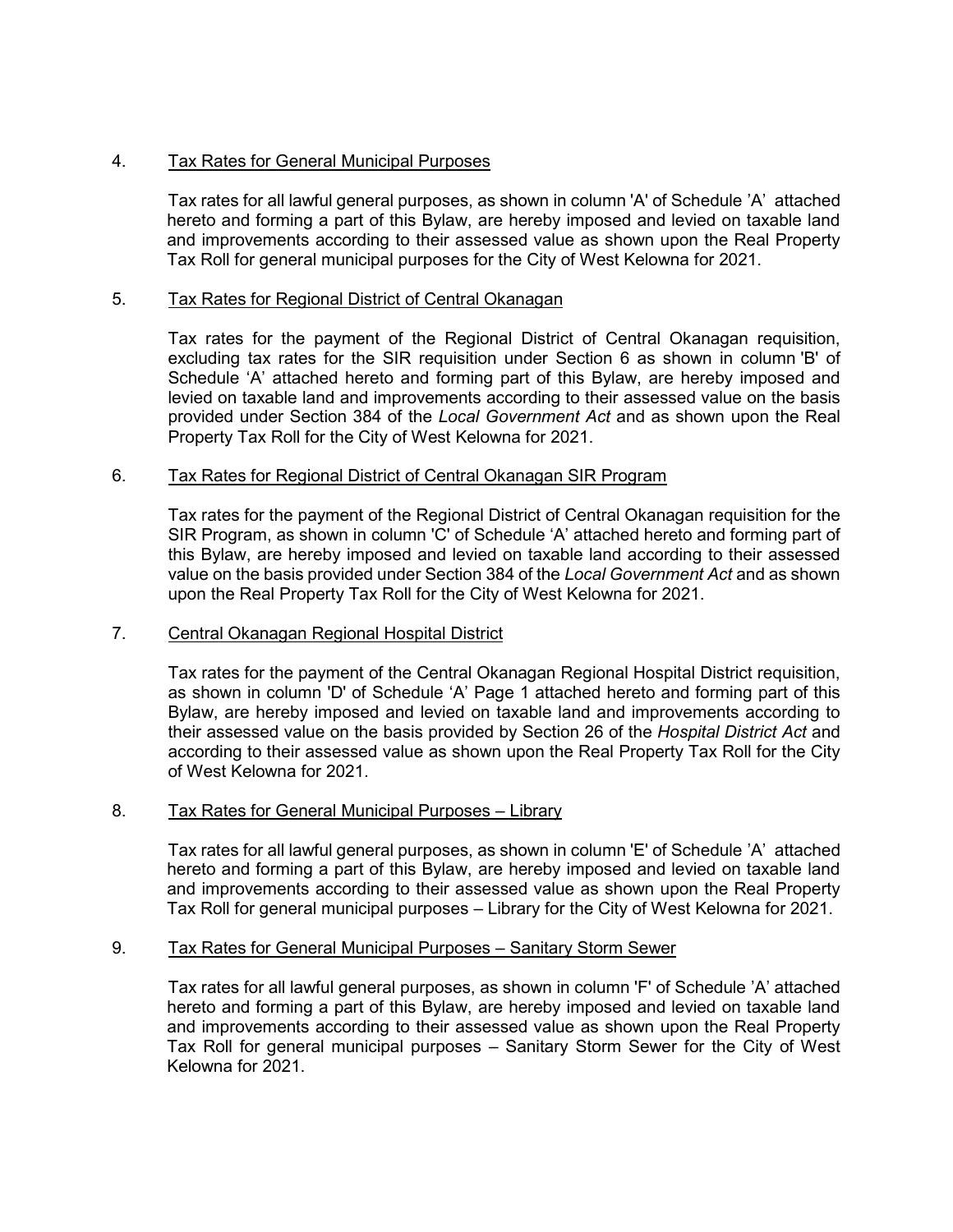# 10. Rates and Taxes Payable to the City of West Kelowna

The rates and taxes named under this Bylaw shall be levied, raised and collected for the purposes stated, and shall be payable to the City of West Kelowna at the City Hall.

#### 11. Alternative Tax Collection Scheme

Under section 235, of the *Community Charter*, Council may use the Alternative Tax Collection Scheme and in doing so must establish the property tax due date and penalty due date(s) for the year. Unless Section 12 applies, the rates and taxes named under this bylaw are due and shall be paid in accordance with sections 4, 5, 6, 7, 8 and 9 of this bylaw on or before 4:30 p.m., July 2, 2021.

#### 12. Election to Pay Under General Tax Collection Scheme

An owner may elect to pay the rates and taxes named under this bylaw in accordance with the General Tax Collection Scheme established under Part 7: Division 10 of the *Community Charter* by giving written notice of that election to the Chief Financial Officer at his/her office at the City of West Kelowna offices on or before June 15, 2021. If an owner does not make election under this section, the Alternative Tax Collection Scheme applies to the rates and taxes payable by that owner.

# 13. Penalties

Under section 234(2) of the *Community Charter*, the Lieutenant Governor in Council may make regulations establishing penalties and interest that must be applied by municipalities in relation to payments made after the tax due date of July  $3<sup>rd</sup>$  as above. Pursuant to *Municipal Tax Regulation 426/2003, section (3), upon <i>the 3<sup>rd</sup> day* of July, 2021, or as soon thereafter as is practicable, the Chief Financial Officer shall add to the unpaid balance of the current year's taxes, in respect of each parcel of land and the improvements as shown upon the Real Property Tax Roll of the City for 2021, ten (10) percent of the amount unpaid as of 4:30 pm on the  $2<sup>nd</sup>$  day of July, 2021

#### 14. Supplementary Tax Rolls

- 14.1 Upon receipt of a Supplementary Tax Roll from B.C. Assessment, the Chief Financial Officer shall levy taxes in accordance with the rates specified in Schedule 'A' of this Bylaw according to the taxable values as shown on the Supplementary Tax Rolls.
- 14.2 For each Supplementary Tax Roll, the Chief Financial Officer shall add penalties to the unpaid amounts as follows:
	- (a) Where Supplementary Tax Notices are sent before the  $7<sup>th</sup>$  day of June, 2021, penalties shall be added as set out in Section 13 of this Bylaw.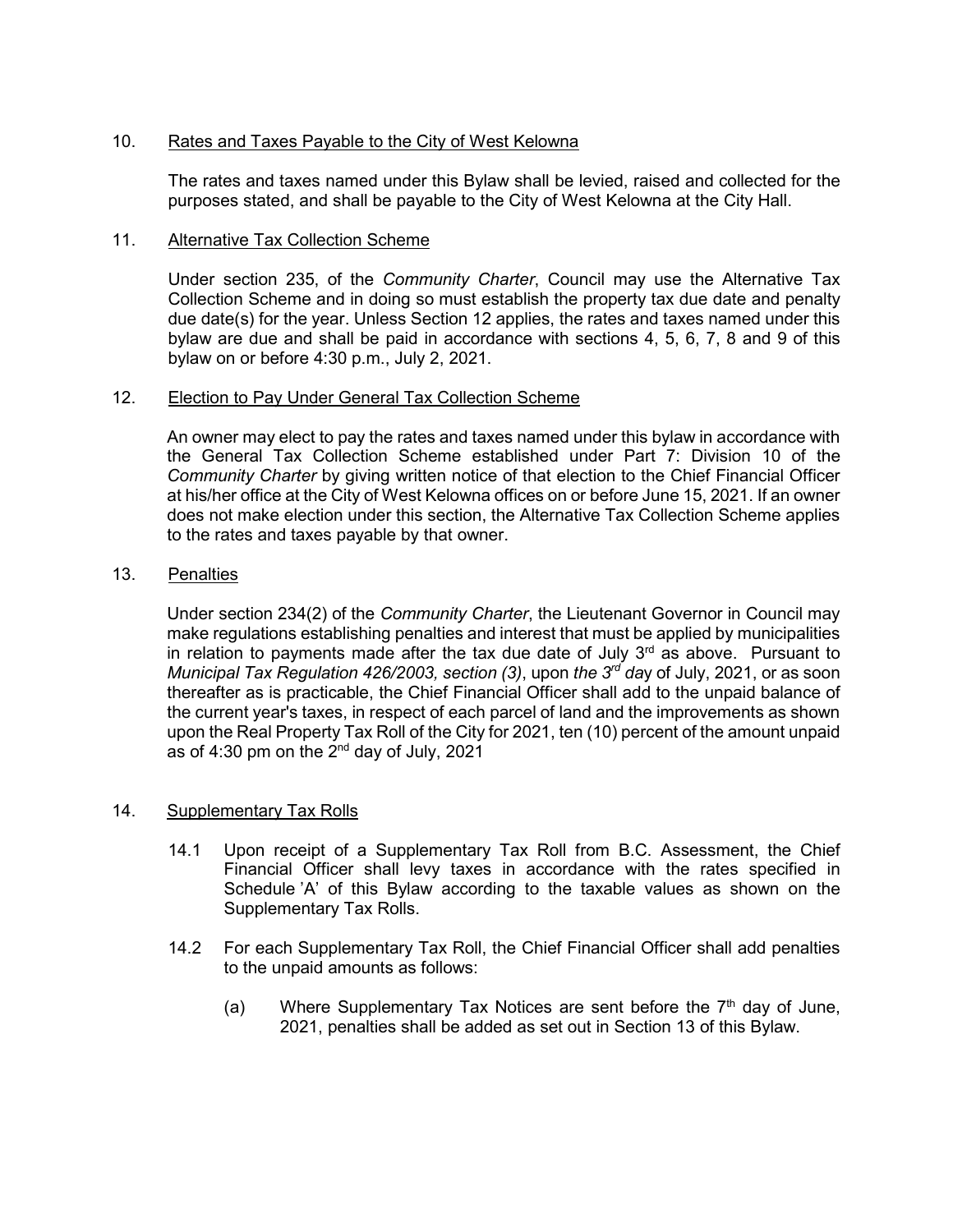- (a) Where Supplementary Tax Notices are sent after the  $7<sup>th</sup>$  day of June, 2021; ten percent (10%) shall be added on any amount unpaid after one hundred and twenty (120) days.
- 15. R.D.C.O. Parcel Tax (under collection for other governments)
	- (a) Sterile Insect Release Program parcel tax levy for 2021 is \$10,859;
	- (b) The Sewer parcel tax levy for 2021 is \$17,897 for Lakeview #605;
	- (c) Westside Landfill/Transfer Station parcel tax levy for 2021 is \$471,445;
	- (d) Solid Waste and Recycling Program parcel tax levy for 2021 is \$245,694.

READ A FIRST, SECOND AND THIRD TIME THIS 20TH DAY OF APRIL, 2021 ADOPTED THIS 11TH DAY OF MAY, 2021

M A Y O R

CITY CLERK